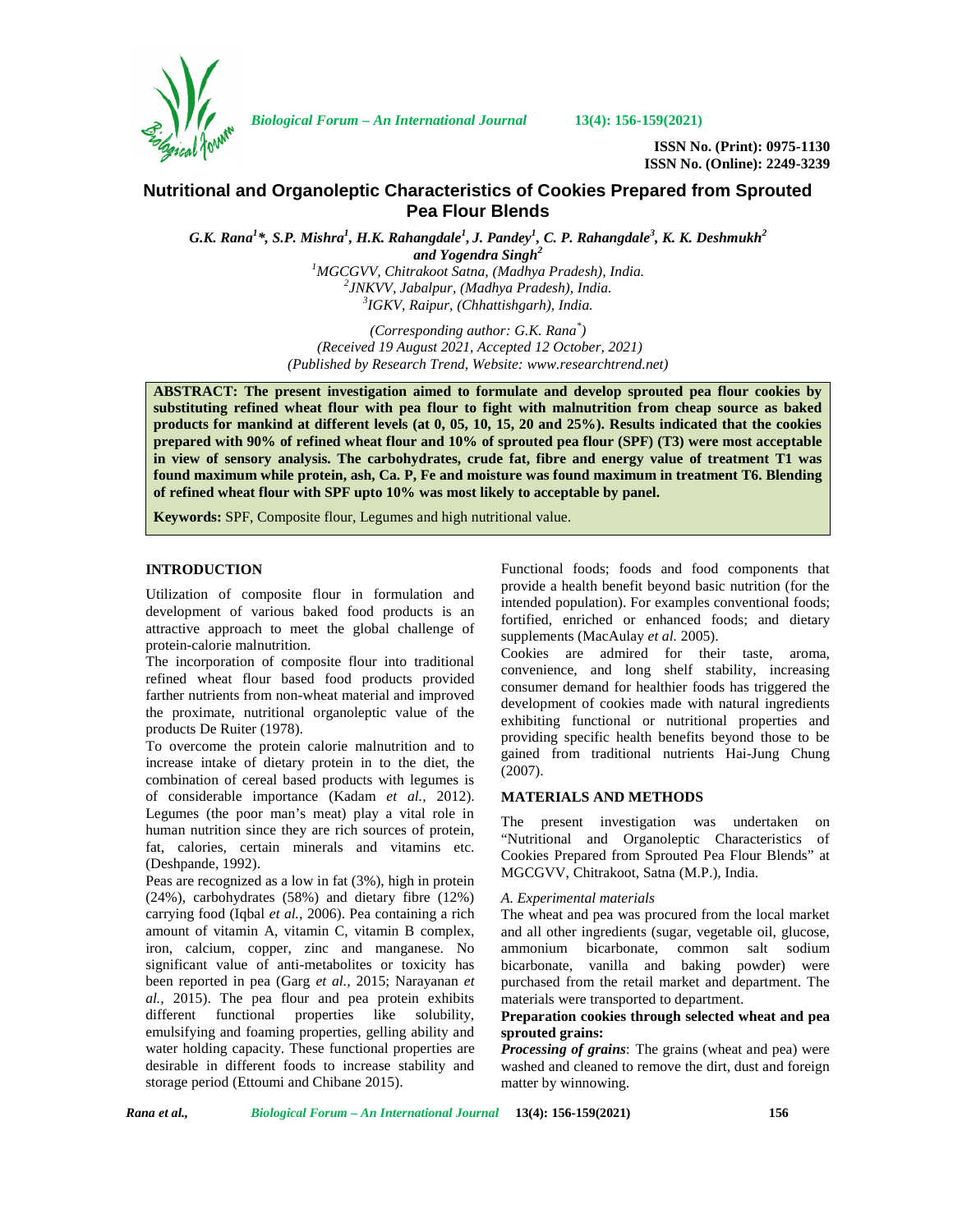*Sprouting process***:** wheat and pea grains were sprouted as described by (Murugkar, 2014).

**Development and optimization of baked products (Cookies):** First of all studies were conducted to standardize the formulation for the development of the different cereal-pulses based baked products (Cookies). Cookies were processed using the traditional creamery method described by Whitley (1970).

## **Proximates value:**

*Moisture***:** Moisture was analyzed using the MBS4 moisture analyzer at 100°C for 10 minutes. Protein, Fat, Carbohydrates and Ash content in the sample was estimated by the procedure indicated in the AOAC (1984).

*Estimation of Minerals:* Minerals content of cookies were estimated through the Gopalan table values (Gopalan *et al.,* 2000).

*Calorific Value*: The total energy values were estimated with using the values of 4, 4, and 9 for protein, carbohydrate and fat respectively as follows: Total calorie (kcal/100g) =  $[(% \omega_{\text{available carbohydrate}})]$  $X4 + (\%$  protein  $X4 + (\%$  fat  $X9)$ ].

**Organoleptic value:** The organoleptic qualities of nutritious cookies were evaluated by a nine point hedonic scale as indicated by the Amerine *et al.,*  $(1965)$ .

**Statistical analysis**: The data were subjected to analysis of variance (ANOVA). The Completely Randomized Design (CRD) at 5% level of significant.

**Table 1: Preparation and development of sprouted wheat and pea based cookies.**

| Sr. No. | <b>Treatments</b> | Wheat | Pea |
|---------|-------------------|-------|-----|
|         | m                 | 100   |     |
|         |                   |       |     |
|         |                   |       |     |
|         |                   |       |     |
|         |                   | 80    |     |
|         |                   |       |     |

### **RESULTS AND DISCUSSION**

**Proximate composition of wheat and pea cookies (%):-** *Moisture content***:** Moisture content was highest in treatment T6 (3.60%) whereas lowest moisture content was found in treatment T2 (2.45%) are presented in Table 2. Furthermore, cookies absorbed moisture content from surrounding atmosphere due to hygroscopic nature of wheat flour. Increases in moisture per cent of cookies during storage were reported by Butt *et al*., (2004); Sharif *et al*., (2009).

*Carbohydrates content***:** The maximum carbohydrates content was found to be in treatment T2 (65.02%) whereas the minimum carbohydrates content was found to be in treatment T6 (63.53%) are presented in Table 2. This might be due to the supplementation of legume and similar findings have been supported by Mahgoub (1999).

*Protein content***:** The wheat and pea supplemented cookies ranged from 12.26 to 14.07 %. The maximum protein % of wheat and pea flour based cookies were in treatment T6 (14.07%) whereas minimum protein per cent of wheat and pea based cookies products was in treatment T2 (12.26%) are presented in Table 2. This could be due to the supplemental with the pulses findings have been given by Vardis and Trichopoulou *et al.,* (2009).

*Fat content***:** The fat content of wheat based cookies is 19.55 per cent and that of wheat and pea cookies ranged from 17.90 to 19.11 per cent in 90 days storage period. The values of fat per cent reported in present study were more or less similar to the value reported by Curley (2008).

*Fibre content***:** Maximum fibre content in treatment T6 (3.46%) whereas minimum fibre content was found to be in treatment T2 (3.17%). The mean fibre content of wheat and pea supplemented cookies were significantly higher than the treatment T1 cookies are presented in Table 2. Similar issues were reported by Tariqual *et al.,* (2007).

*Ash* **c***ontent***:** Cookies ranged from 1.95 to 2.31 per cent ash content. The ash content was higher in treatment T6 (2.31%) whereas lowest ash content was found to be in treatment T2 (1.95%) in Table 2. Similar findings were reported by Hahn *et al*., (1990).

*Energy value***:** Data depicted in Table 2 clearly shown the maximum energy value was found to be in treatment T2 (481.11 kCal) whereas the minimum energy value was found to be in treatment T6 (471.49 kCal). Addition of legume increased energy value of cookies and similar findings were recorded by Rana *et al.,* (2020); Thongram *et al.,* (2016).

**Mineral content (mg/100g):** *Calcium (Ca)***:** The calcium content was higher in treatment T6 (33.65 mg) whereas lowest calcium content was found to be in treatment T2 (24.62 mg) presented in Table 2. The result shows that supplemented of pea to the wheat improve their calcium content. Similar issues have been reported by Kanu *et al.,* (2009).

*Phosphorous (P)***:** Maximum fibre content in treatment T6 (154.64 mg) whereas minimum fibre content was found to be in treatment T2 (120.60 mg). The mean phosphorous content of wheat and pea supplemented cookies was significantly higher than the control cookies are presented in Table 2. Similar work was carried out by Uthumporn *et al*., (2015); Nicole *et al*., (2010).

*Iron (Fe***):** Data shown in the table 2 that the maximum energy value was found to be in treatment T6 (3.56 mg) whereas the highest iron content was found to be in treatment T2 (2.66 mg). The iron content revealed that there is significant difference among the formulations. Results clearly showed that higher amount of pea flour substituted into formulation resulted in increased iron content in cookies. Similar findings were found in Uthumporn *et al*., (2015).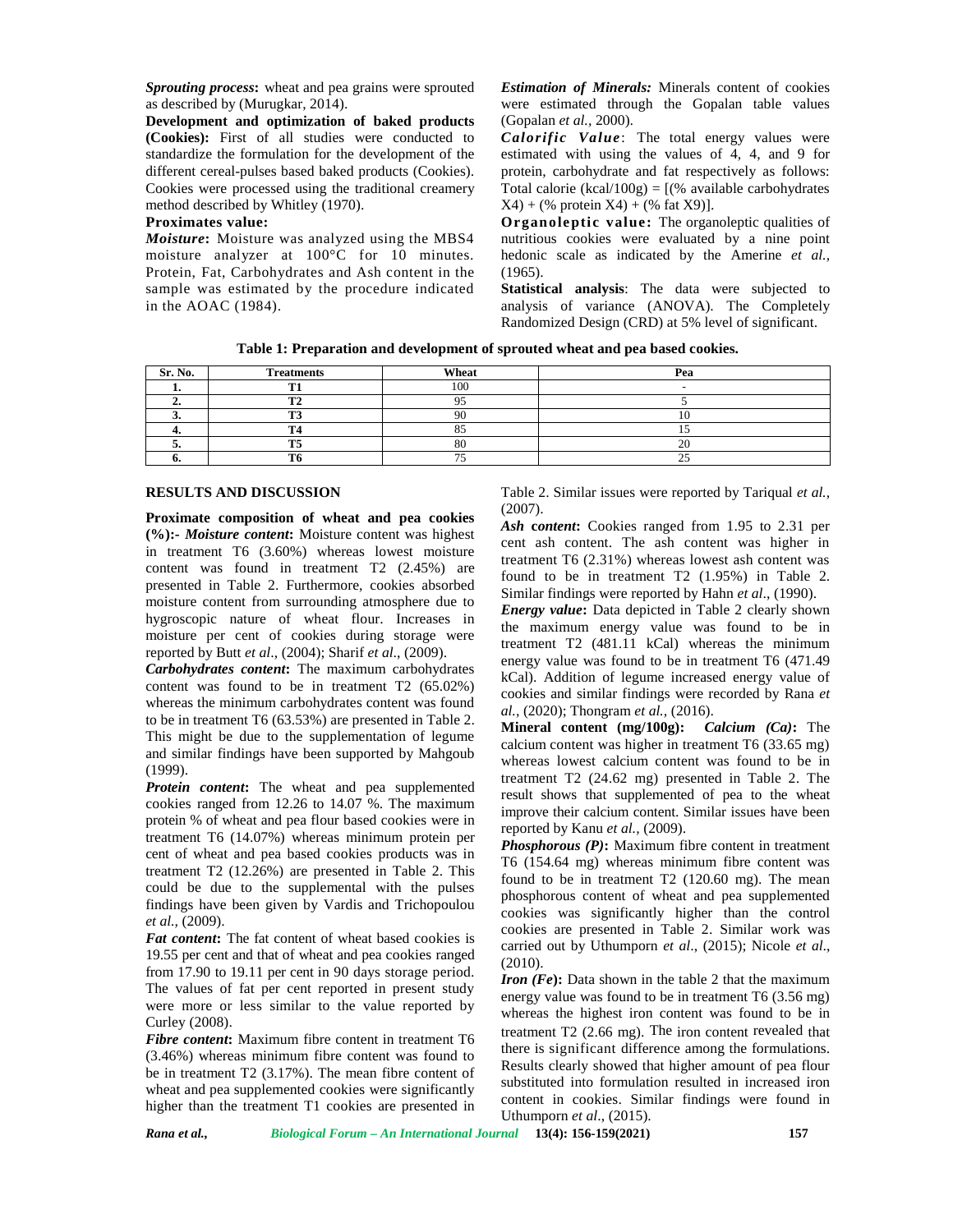| <b>Treatment</b> | <b>Carbohydrates</b> | Protein | Fat     | Fibre | EV     | Ash   | Cа    |        | Fe    | <b>Moisture</b> |
|------------------|----------------------|---------|---------|-------|--------|-------|-------|--------|-------|-----------------|
| T1               | 65.65                | 11.90   | 19.21   | 3.11  | 408.28 | 1.99  | 21.45 | 112.57 | 2.56  | 2.45            |
| T <sub>2</sub>   | 63.83                | 11.85   | 19.14   | 3.09  | 399.78 | 2.27  | 23.72 | 13.55  | 2.60  | 2.45            |
| T3               | 62.08                | 11.96   | 19.02   | 2.95  | 391.09 | 2.37  | 26.62 | 16.69  | 2.68  | 2.70            |
| <b>T4</b>        | 60.30                | 11.94   | 18.88   | 2.96  | 382.47 | 2.52  | 28.64 | 18.00  | 2.79  | 2.55            |
| T5               | 58.89                | 11.88   | 18.52   | 2.92  | 374.81 | 2.70  | 30.45 | 20.93  | 2.85  | 2.95            |
| T <sub>6</sub>   | 57.39                | 12.03   | 18.16   | 2.93  | 366.40 | 3.02  | 33.49 | 122.10 | 2.92  | 3.60            |
| <b>Sem</b>       | 0.03                 | 0.311   | 0.029   | 0.052 | 0.039  | 0.028 | 0.021 | 0.060  | 0.048 | 0.028           |
| CD               | 0.09                 | 0.959   | 0.088   | 0.162 | 0.120  | 0.087 | 0.065 | 0.186  | 0.148 | 0.088           |
| CV               | 0.08                 | 4.538   | 0.264   | 3.051 | 0.018  | 2.042 | 0.133 | 0.090  | 3.072 | 1.77            |
| SIG              | S                    | s       | c<br>ð. | O.    | s      | D.    | S     | D.     | s     | S               |

**Table 2: Proximate composition in % of wheat and pea blended cookies.**

**Table 3: Sensory score combination of the wheat and pea cookies.**

| <b>Treatment Mean</b> | Appearance | Colour | <b>Crispiness</b> | <b>Taste</b> | <b>Texture</b> | <b>Overall acceptability</b> |
|-----------------------|------------|--------|-------------------|--------------|----------------|------------------------------|
| T1                    | 7.10       | 6.90   | 7.45              | 7.10         | 7.80           | 7.18                         |
| T <sub>2</sub>        | 7.10       | 7.25   | 7.25              | 7.25         | 7.30           | 7.32                         |
| T <sub>3</sub>        | 7.80       | 7.05   | 7.40              | 7.80         | 8.30           | 7.45                         |
| <b>T4</b>             | 7.00       | 6.85   | 6.85              | 6.90         | 6.70           | 6.86                         |
| T5                    | 7.10       | 6.85   | 7.25              | 7.50         | 7.40           | 7.22                         |
| T6                    | 7.20       | 6.95   | 6.75              | 7.20         | 6.80           | 7.02                         |
| <b>Sem</b>            | 0.030      | 0.034  | 0.035             | 0.030        | 0.035          | 0.035                        |
| <b>CD</b>             | 0.094      | 0.105  | 0.106             | 0.094        | 0.107          | 0.109                        |
| CV                    | 0.729      | 0.847  | 0.836             | 0.722        | 0.813          | 0.851                        |
| SIG                   | NS         |        | ο                 |              | O              | O                            |

### **Organoleptic analysis:**

*Appearance***:** Sensory scores shown in Table 3, of wheat and pea based cookies ranged from 6.15 to 7.15 in appearance. The maximum appearance was found to be in treatment T3 (7.15) whereas minimum appearance was found to be in treatment T4 (6.15). Appearance was found to be significantly lower in wheat based cookies as per Ganorkar and Jain (2014).

*Colour***:** The maximum colour was found to be in treatment T3 (6.75) whereas minimum colour was found to be in treatment T4 (6.05). Colour was found to be significantly higher in wheat flour based cookies. The scores for colour recorded due to the Millard reaction Narender *et al.,* (2007).

*Crispiness***:** Sensory scores of wheat and pea based cookies ranged from 6.05 to 7.10 in crispiness. The maximum crispiness was found to be in treatment T3 (7.10) whereas minimum crispiness was found to be in treatment T4 (6.05). Crispiness was found to be significantly lower in wheat based cookies. Reduction in fat per cent had most significant effect over crispiness of cookies, as it becomes harder Srivastava and Rao (1993). *Taste***:** The maximum taste was found to be in treatment T3 (7.50) whereas minimum taste was found to be in treatment T4 (6.10). Taste was found to be significantly lower in wheat based cookies. This might be halfway due to increase in moisture content during the storage and resultant hydrolytic and oxidative degradation changes during storage. Our results support the findings of other works Galla *et al*., (2017).

*Texture***:** The maximum texture was found to be in treatment T3 (7.25) whereas minimum texture was found to be in treatment T5 (7.50). Texture was found to be significantly lower in wheat based cookies. Aziah *et al.,* (2012) found that texture of cookies become hard with incorporation if protein rich legume flour.

*Overall Acceptability***:** The maximum overall acceptability was found to be in treatment T3 (7.15)

whereas minimum overall acceptability was found to be in treatment T4 (6.06). Overall acceptability was found to be significantly lower in wheat based cookies, Padiyar (2010).

### **CONCLUSION**

The present study revealed that cookies can be successfully formulated and developed by the substitution of RWF up to 25%. And T3 (RWF90+SPF10%) shown best organoleptically. The Proximates of the standardized cookies in respect to protein, ash, moisture and minerals (calcium, phosphorus and iron) was superior to that of the control one (T1). The findings cleared that calorific value of cookies decreased with increased levels of SPF in cookies.

#### **FUTURE SCOPE**

The investigation indented to develop the functional food fortified with wheat, ragi, green gram and microgreens to enrich the nutritional value of baked products. This could make more acceptable for the consumers and feasible in context of marketing opportunities.

### **Conflict of Interest:** None.

#### **REFERENCES**

- Amerine, M.A., Pangborn, R.M. and Rosseier, E.B. (1965). Principles of sensory evaluation of food. Academic press, London.
- AOAC (1984). Official methods of analysis 14th Edn. Association of Official Agricultural Chemists. Washington DC.
- Aziah, A. A. Noor, Noor, A. Y. Mohamad, L. (2012). Physicochemical and organoleptic properties of cookies incorporated with legume flour. *International Food Research Journal*, Vol. *19* Issue 4, p1539-1543. 5p.